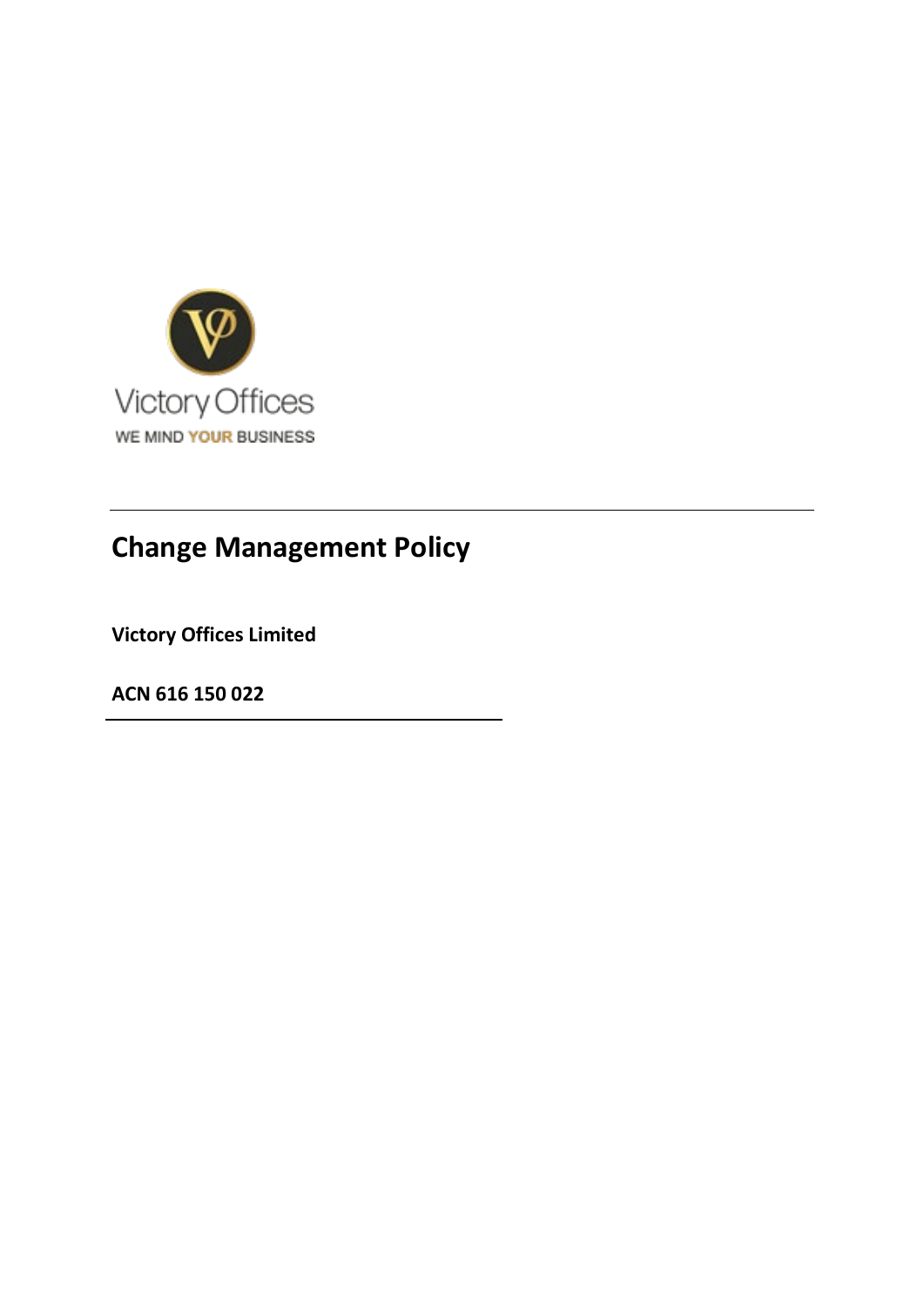# **1 Policy Statement**

The Change Management Policy shall help communicate the Management's intent that changes to Information and Communication Technology (ICT) supported business processes will be managed and implemented in a way that shall minimise risk impact to the Company and its operations. All changes to IT systems shall be required to follow an established Change Management Process. This requires that changes to IT systems be subject to a formal change management process that ensures or provides for a managed and orderly method by which such changes are requested, approved, communicated prior to implementation (if possible), and logged and tested.

# **2 Definition**

**Change Management:** 'Any change which may affect financial reporting, operations or compliance. This includes the Control Environment (i.e. all systems business processes including IT which may impact the above). The key activities required are;

- Monitoring;
- Informing and communicating;
- Control activities (reviews and reports);
- Risk assessments;
- Control environment (i.e. passwords, user access).

## **3 Purpose**

The purpose of this policy is to establish management direction and high-level objectives for change management and control. This policy will ensure the implementation of change management and control strategies to mitigate associated risks such as:

- i. Information being corrupted and/or destroyed;
- ii. Computer performance being disrupted and/or degraded;
- iii. Productivity losses being incurred; and
- iv. Exposure to reputation risk.

## **4 Scope**

#### 4.1 Employees

This policy applies to all parties operating within the organisation's network environment or utilising Information Resources. No employee is exempted from this policy.

#### 4.2 IT Assets

This policy covers the data networks, local servers, and personal computers (stand-alone or network-enabled), located at offices and depots, where these systems are under the jurisdiction and/or ownership of the organisation, and any personal computers, laptops, mobile devices, and servers authorised to access the organisations data networks.

#### 4.3 Documentation

The Policy documentation shall consist of Change Management Policy and related procedures and guidelines.

#### 4.4 Document Control

The Change Management Policy is document and all other referred documents shall be controlled. Version control shall be used to preserve the latest release and the previous version of any document. However, the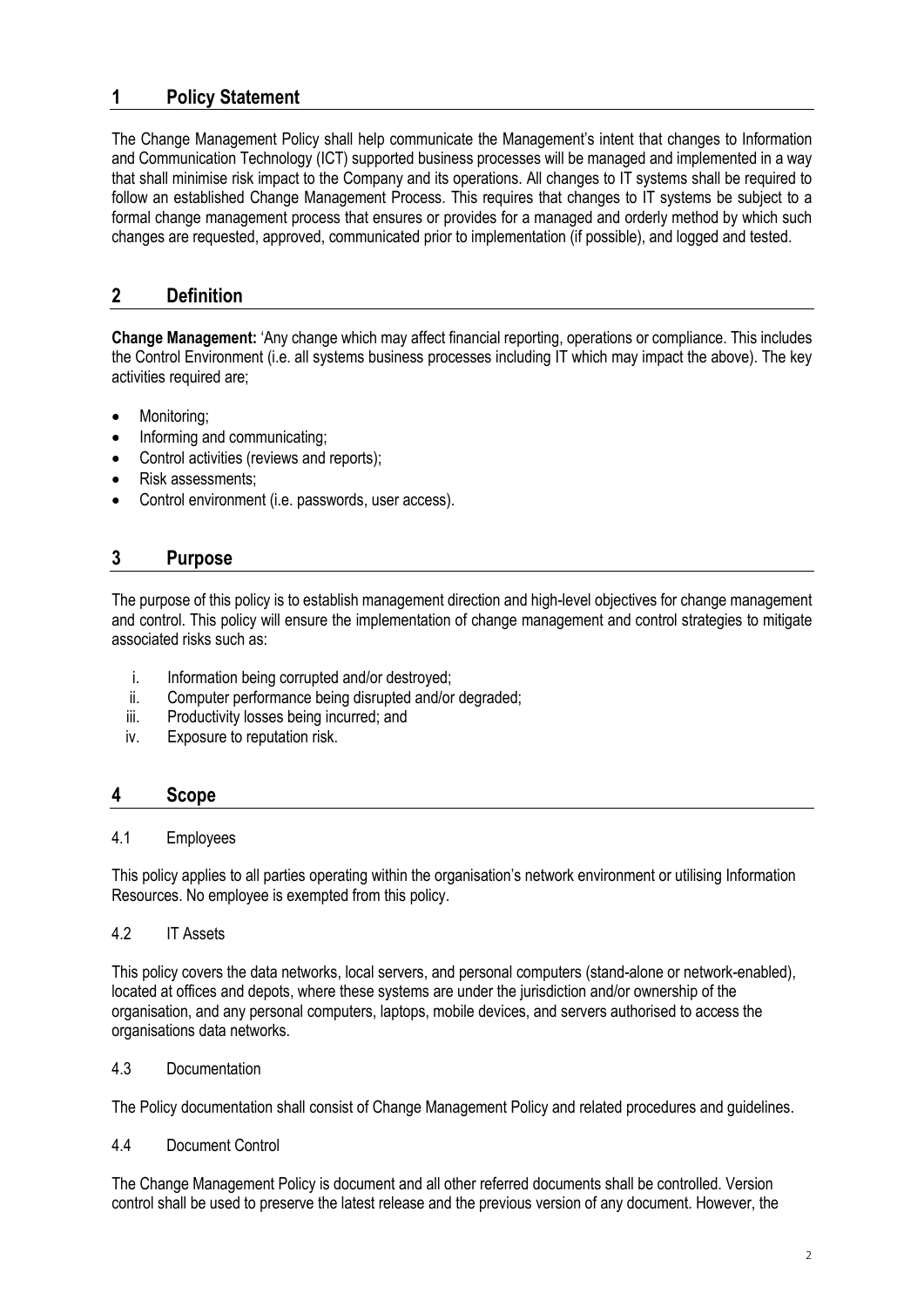previous version of the documents shall be retained only for a period of two years for legal and knowledge preservation purposes.

## 4.5 Records

Records being generated as part of the Change Management Policy shall be retained for a period of two years. Records shall be in hard copy or electronic media. The records shall be owned by the respective system administrators and shall be audited once a year.

## 4.6 Distribution and Maintenance

The Change Management Policy document shall be made available to all the employees covered in the scope. All the changes and new releases of this document shall be made available to the persons concerned. The maintenance responsibility of the document shall be with the CSIO and system administrators.

## **5 Privacy**

The Change Management Policy document shall be considered as 'confidential' and shall be made available to the concerned persons with proper access control. Subsequent changes and versions of this document shall be controlled.

## **6 Responsibility**

The CIO / designated personnel is responsible for the proper implementation of the Policy. The Department Manager ensures that changes follow the Change Management Process. The Director of Central Services reviews the Change Management Schedule monthly to ensure all changes follow the Change Management Process. The Management Executive Committee reviews the Change Management Schedule quarterly to ensure changes follow the Change Management Process.

# **7 Policy**

Changes to information resources shall be managed and executed according to a formal change control process. The control process will ensure that changes proposed are reviewed, authorised, tested, implemented, and released in a controlled manner; and that the status of each proposed change is monitored. In order to fulfill this policy, the following statements shall be adhered to:

- 1. A current baseline configuration of the information system and its components shall be developed, documented and maintained.
- 2. A current inventory of the components of the information system along with the owner shall be developed, documented and maintained.
- 3. The baseline configuration of the information system shall be updated as an integral part of the information system component installation.
- 4. Changes to the information system shall be authorised, documented and controlled by the use of formal change control procedure.
- 5. Changes in the configuration of the information system shall be monitored through configuration verification and audit processes.
- 6. The information system shall be configured to provide only essential capabilities and shall prohibit and / or restrict the use of specific functions, ports, protocols, and / or services. A list of prohibited and / or restricted functions, port, protocols etc. shall be defined and listed.
- 7. The inventory of the information system components shall be updated as an integral part of the component installation.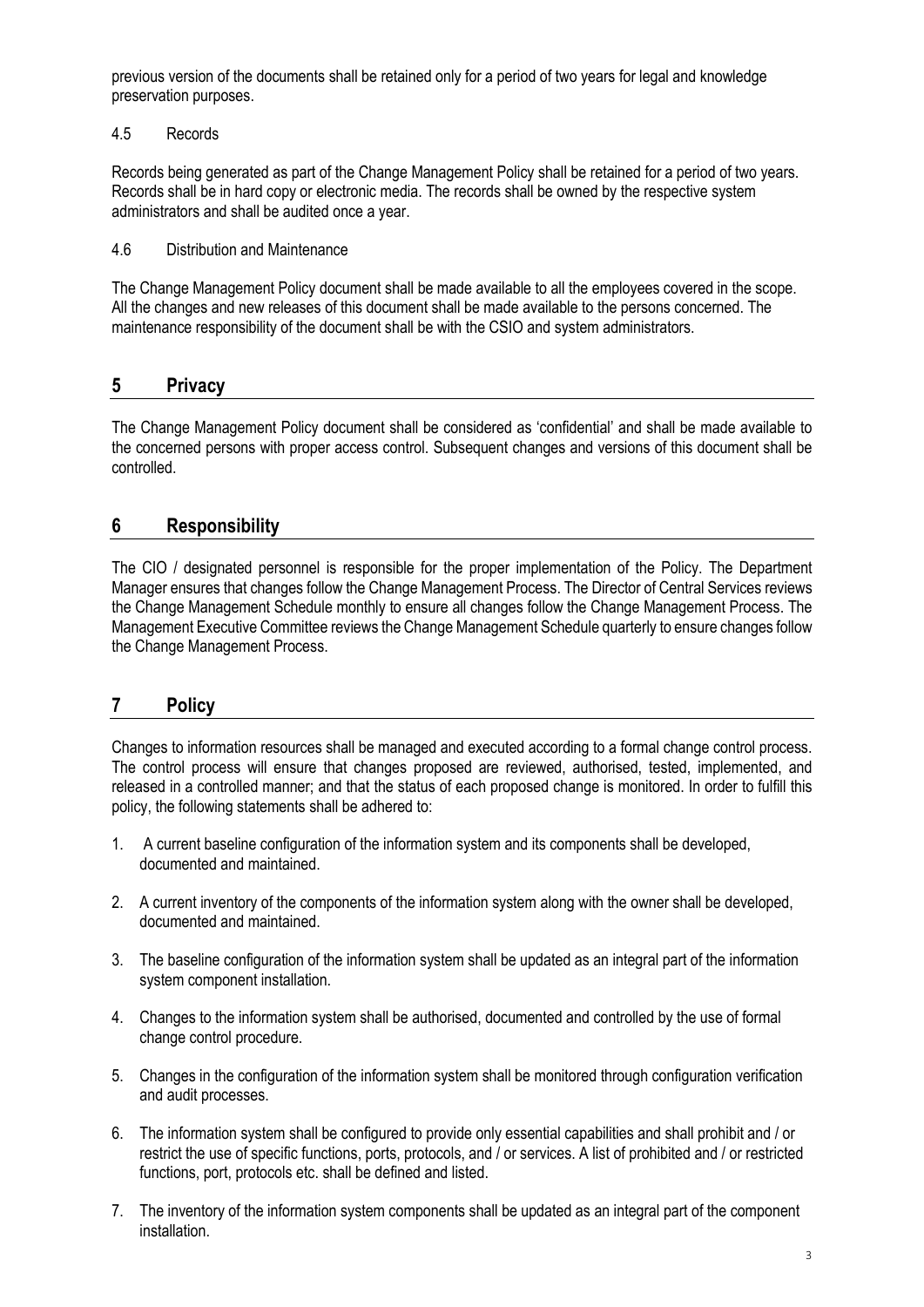- 8. Automatic mechanism / tools shall be employed to maintain an up-to-date, complete, reliable, accurate and readily available configuration of the information system.
- 9. Automatic mechanism / tool shall be employed to initiate changes / change request, to notify the appropriate approval authority and to record the approval and implementation details.
- 10. The information system shall be reviewed at a defined frequency to identify and eliminate unnecessary functions, ports, protocols, and/or services.

## **8 Change Procedure**

For compliance purposes all communications need to be in writing, i.e. by email, meetings need to have minutes taken, etc. This documentation will be retained by the Change Management Controller and filed with the Change Documentation relating to the change. For this reason, verbal requests and authorisation are not acceptable.

8.1 Risk

If not properly controlled changes could be made with negatively impact the business and prevent people from fulfilling their roles. Changes could be made by individuals who are not fully aware of the impact on other areas of the business. If change is not controlled the Business could be exposed to fraudulent activities.

8.2 Roles

It is the Change Management Controllers' role to facilitate communications between the Department Manger requesting the change and any other affected Department Managers, these will be referred to as the Stakeholders. The Change Management Controller will coordinate all of the documentation, acquisition of requirements, formulations of plans, and scheduling of projects and tasks. It is the role of the requesting Department Manager and other Stakeholders to review, comment on and authorise documents relating to the change, instruct staff, and participate in meetings to ensure that the change goes as smoothly as possible and that compliance is retained.

- 8.3 Submit the Change Request Form
	- Complete a Change Request Form. This form and information about how to complete it can be found with the IT manager.
	- Enter as much detail as possible in the Request Detail section. If this change will affect other departments please enter the names of the Department Managers in the Other Departments Affected section.
	- Once the form has been completed use the office or branch scanner to scan the authorised form and email it to the IT help desk. They will lodge the form and pass it to the Change Management Controller so that the change can be scheduled.
- 8.4 Review the Specification

The Change Request Form will be reviewed by the Change Management Controller who will gather additional information, add Department Manager deemed to be affected, and arrange meetings. Then the Change Management Controller creates a Specification detailing exactly what is being changed, which is sent to all Stakeholders. The Specification should incorporate all the requirements.

- The Change Stakeholders carefully reviews the Specification to ensure that all the requirements and their particular interests are covered.
- The Change Stakeholders will need to approve the specification by email.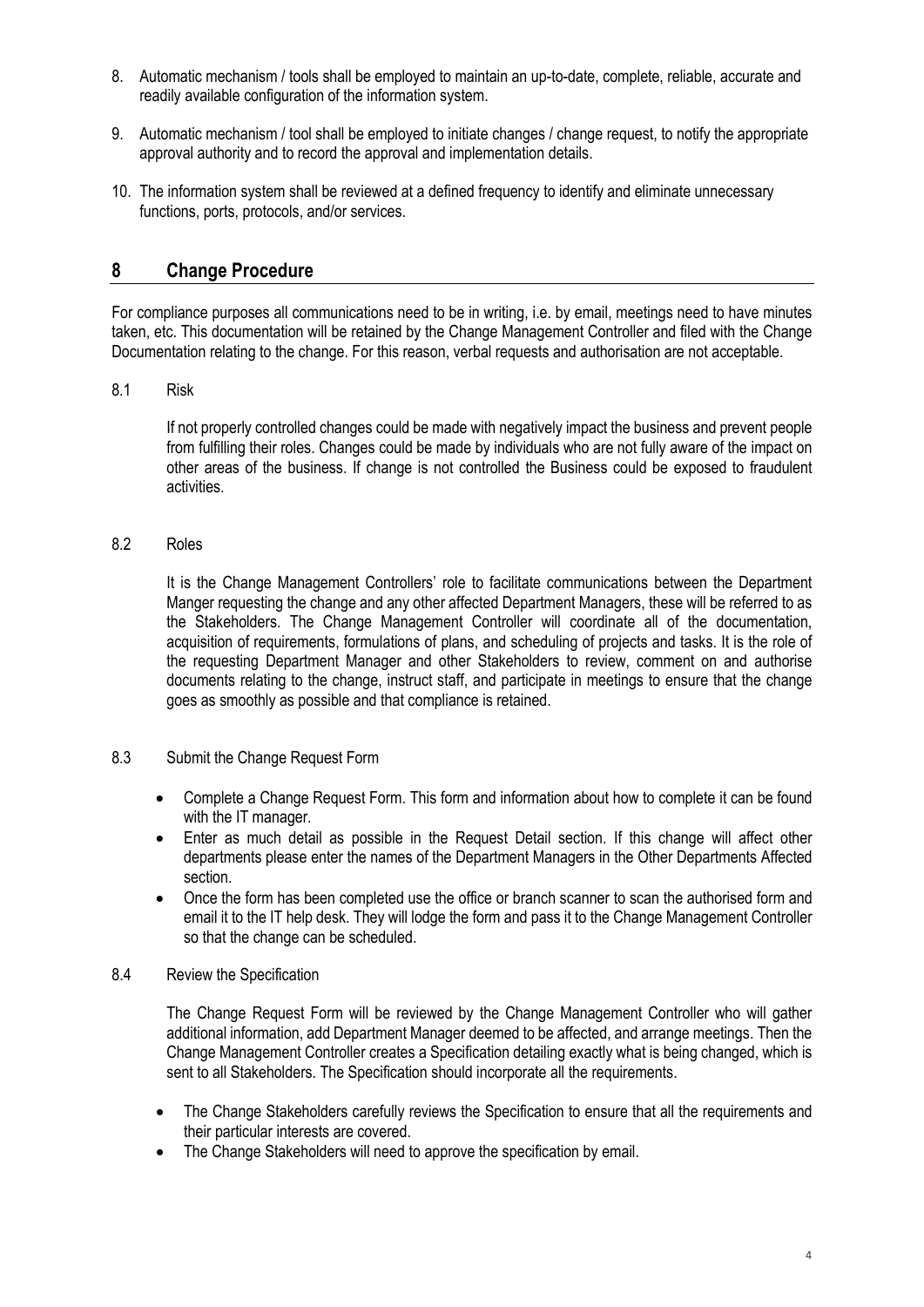## 8.5 The Risk Assessment

The Change Management Controller will conduct a risk assessment based on the agreed specification. They will check all the systems and processes affected by the proposed change and list any risk areas. The Risk Assessment is used to create a change Recommendation to ensure that any risks to the business has been identified and mitigated. The Recommendation will include items such as specific training and testing requirements. A copy of the Risk Assessment, including the recommendation, will be sent to the Stakeholders.

- Check the Risk Assessment and Recommendation carefully to make sure that nothing has been missed.
- Notify the Change Management Controller, by email, of any missing risks or if there are problems with the Recommendation.
- Authorise the Risk Assessments and Recommendation by email.

## 8.6 The Implementation Plan

The Implementation Plan details all the stages that are required in order to successfully manage the change and includes a Test Plan and Roll Back Strategy. In more complicated changes this may also include a project schedule and timeline.

- Review the Implementation Plan;
- Make the Change Management Controller aware of any amendments or changes;
- Make note of the timeline and any training or testing and how this will affect department staff:
- Make note of any dependents tasks (i.e. if one department is unable to make a change until another has completed theirs); and
- Authorise the Implementation Plan by email.

#### 8.7 Pre-Change

Once the Implementation Plan has been approved it is vital that the staff in each department are made aware of what needs to happen, when and by whom. The Department Manager:

- Notifies affected Staff of the change and assigns actions and makes them aware of the Roll Back Strategy.
- Ensures that Staff who have been allocated Test Actions have copies of the Test Plan and are aware that all test documentation is to be retained.
- Leases with other Stakeholders and the Change Management Controller to ensure that all aspects of the change are progressing as planned.

#### 8.8 Change

To minimise unnecessary disruption ensure that the plan is followed as closely as possible and any issues are highlighted to the Change Management Controller as soon as possible. The Change Management Controller will coordinate communications between all the Stakeholders. Ensure all staff follows the Implementation Plan.